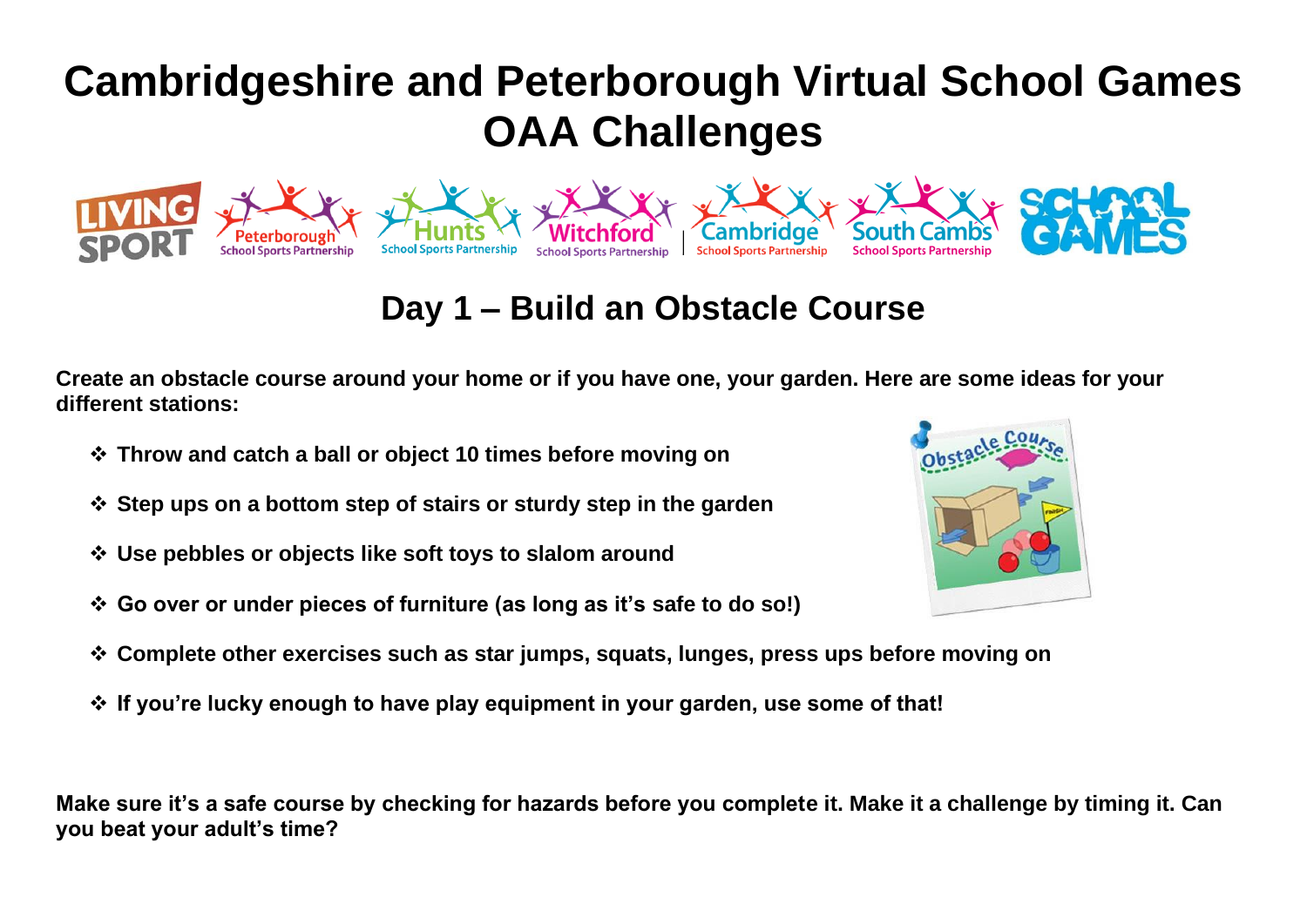#### **Make and complete a set of control cards and a map for this trail activity around your home**

**School Sports Partnership** 

❖ **Create around 10 control cards. Put a number on one side and then ask an adult to write a question or maybe a maths calculation on the other.**

**Day 2 – Follow a Trail**

**School Sports Partnership** 

Cambridge

**School Sports Partnership** 

- ❖ **Draw a map of your 'playing area' – this could be inside the house or in the garden.**
- ❖ **Ask your adult to place the cards around the area and mark on the map the number card locations.**
- ❖ **Follow the trail making sure you start with card 1.**
- ❖ **You could make an answer grid to record your answers.**
- ❖ **Maybe your answers could lead to some form of treasure or treat!**
- ❖ **Can you complete your trail and answer the questions?**



**School Sports Partnersh** 

**Make your own cards for someone else in your household. You can make it more difficult or easy by changing the** 

**challenge of the questions and where you choose to place your control points!**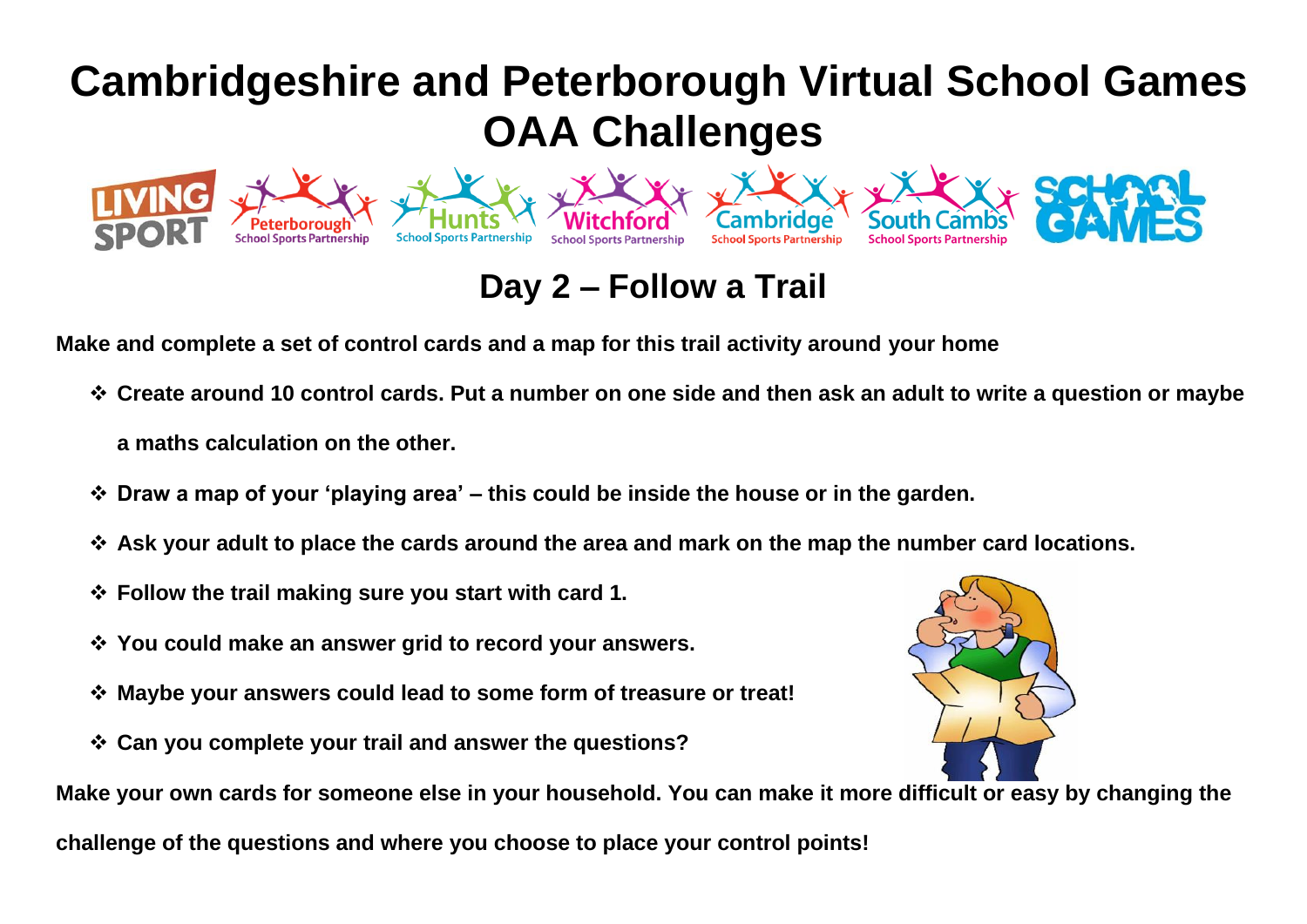

**Day 3 – Leaf Bingo!**

**Time to get active, get outdoors and go exploring! This activity involves identifying examples of different plant and tree leaves. Use the reference sheet to identify and group these leaves depending on their physical characteristics.**

- ❖ **Give yourself a time to find as many different leaves as possible!**
- ❖ **You will need a pen or pencil, paper and the leaf bingo sheet.**
- ❖ **Remember to respect the plants / trees and always ask permission if you are going to pick any!**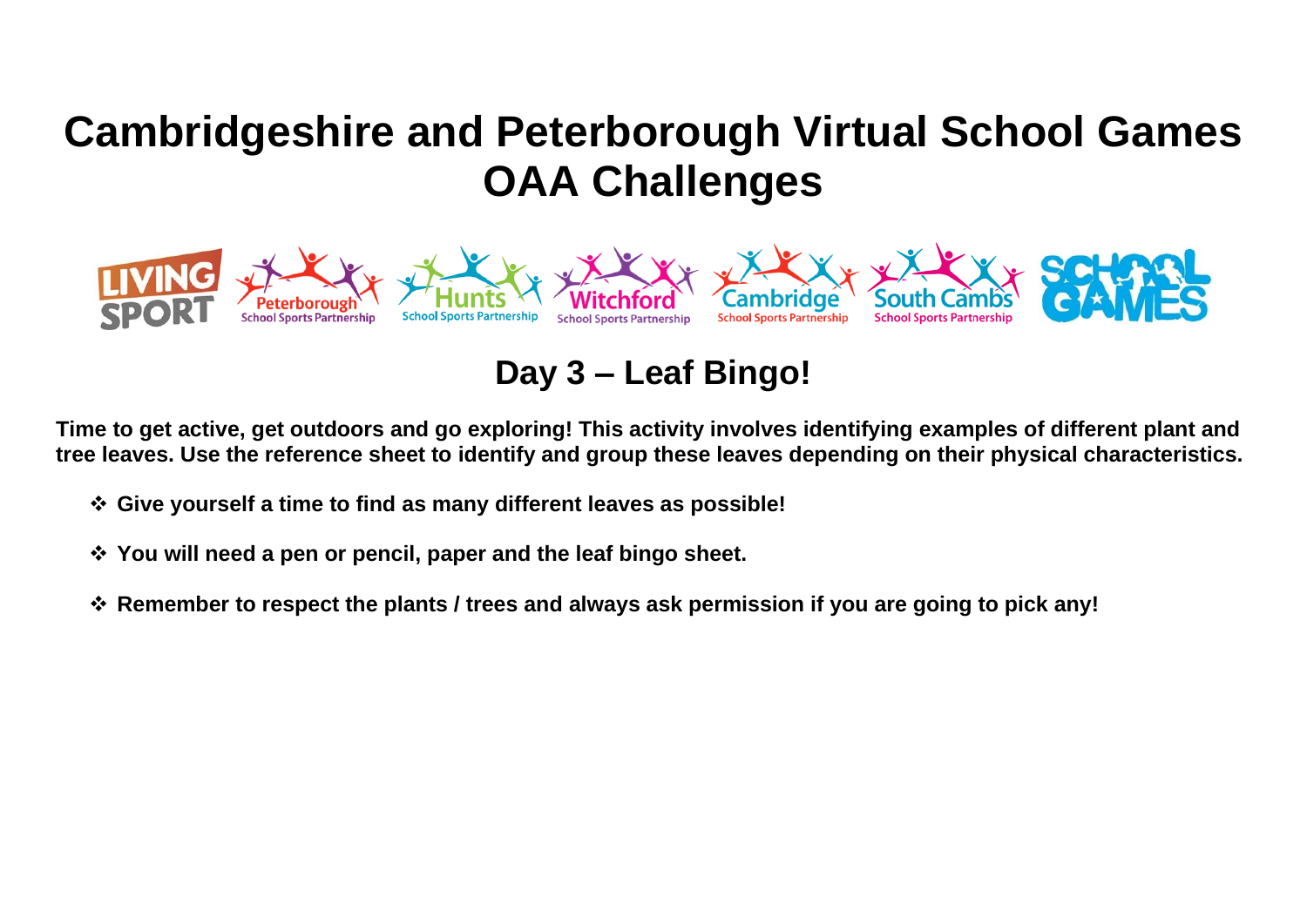

## **Day 4 – Material Scavenger Hunt**

**Time for some active science! In this material scavenger hunt you will collect, identify and name a variety of everyday materials, including wood, plastic, glass, metal, water, and rock.**

- ❖ **You will need to move around the house and or garden and find a variety of different objects.**
- ❖ **You will then need to categorise then according to their properties.**
- ❖ **For example, are they hard, soft, stiff, stretchy, shiny or dull?**
- ❖ **All properties can be found on the example sheets.**
- ❖ **Can you turn it into a race? How long does it take you to collect an item for every property? Who can find an item for every property the quickest?**
- ❖ **You will need a pen or pencil, list of material properties and your imagination**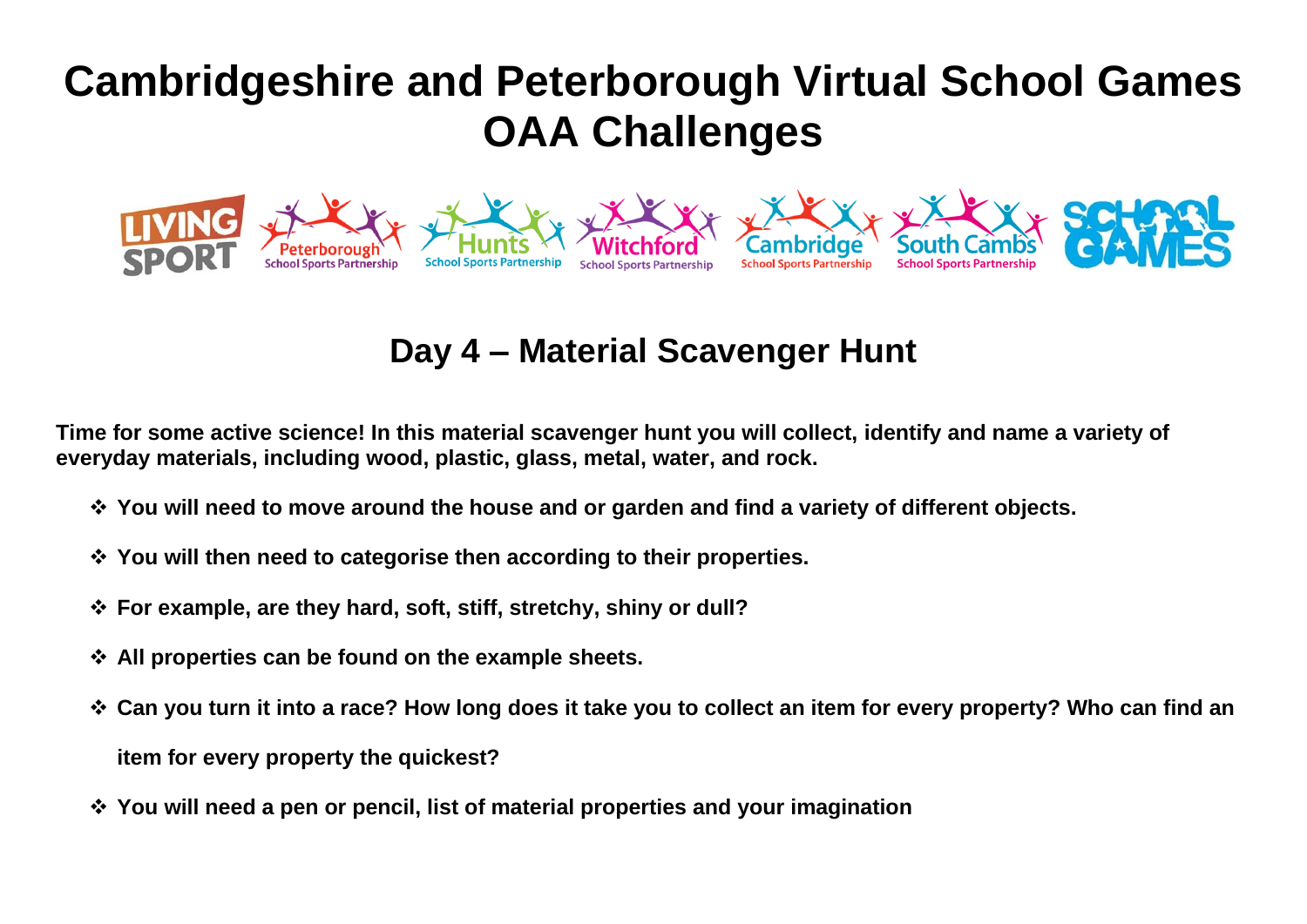

### **Day 5 – Symbols Relay**

**We love some of the Outdoor Adventurous Activities from [www.britishorienteering.org.uk/](http://www.britishorienteering.org.uk/) and use them a lot in our teaching. This is an adapted version of one of these, to be played inside or outside. You could play on your own or with someone else in your household.**

- ❖ **Create two sets of cards, around 16-20 in each set**
- ❖ **On one set, write the words of locations on maps**
- ❖ **For example, pond, tree, building, footpath etc**
- ❖ **On the other set, draw a symbol to go with the word**
- ❖ **Use the ideas in the picture here**
- ❖ **Place all the word cards at one end of your playing area**
- ❖ **Place all the symbol cards at the other end, make them as far away as possible**
- ❖ **Pick a word card, run to the symbols and try to find correct match before taking it back**
- ❖ **To make it harder, make it a memory Pairs Game – only turn one symbol card over before returning back 'home' before having another go**

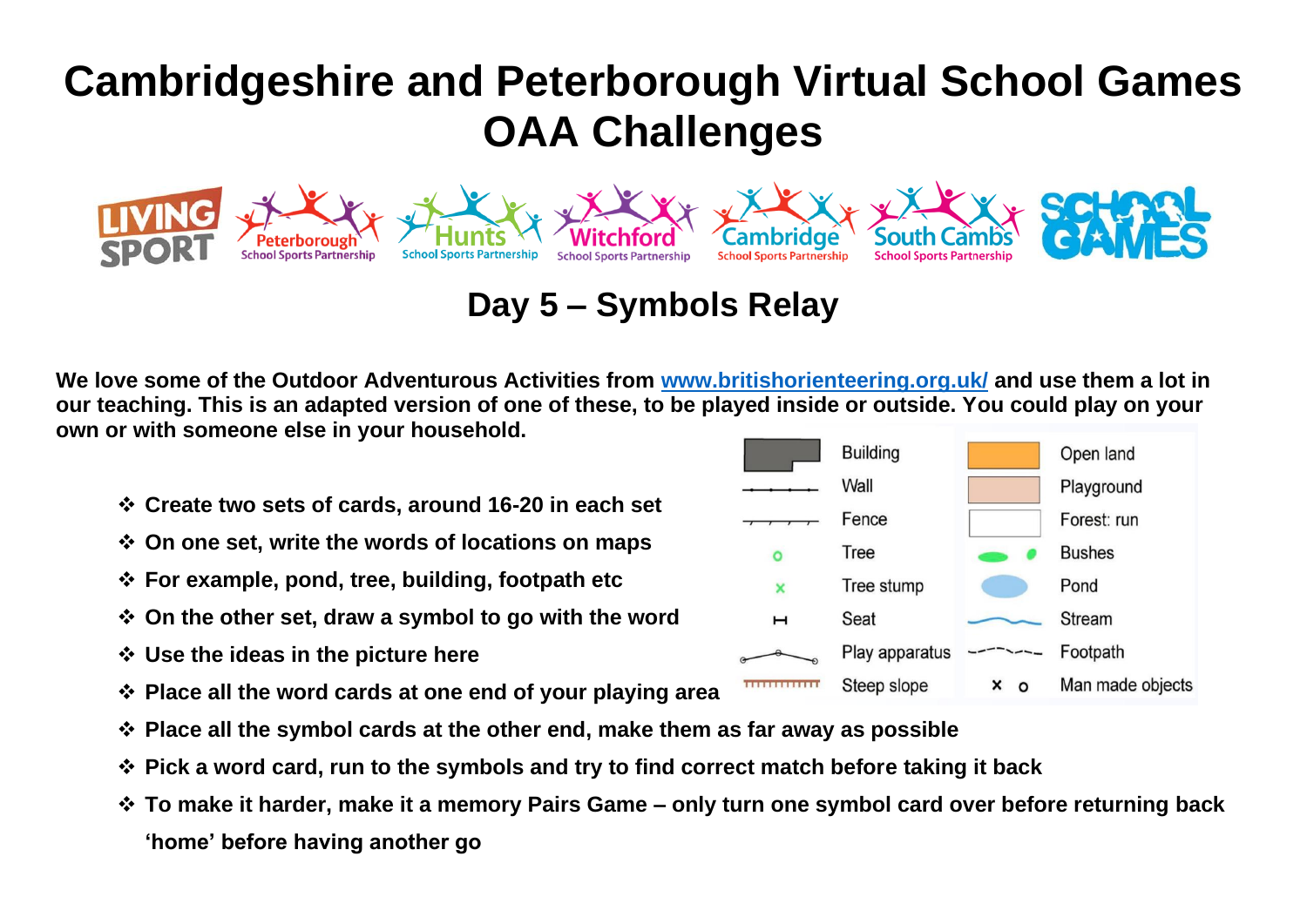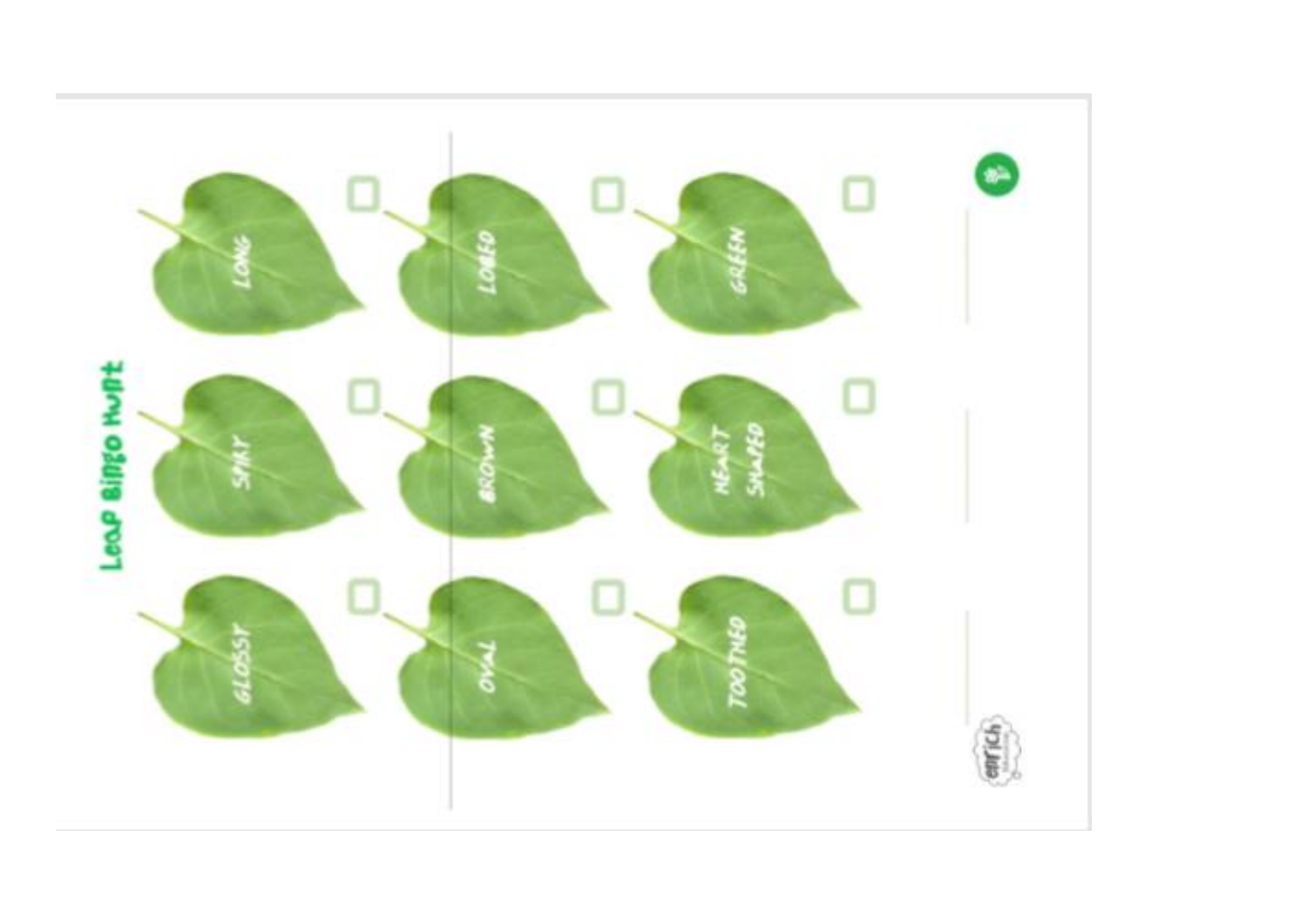